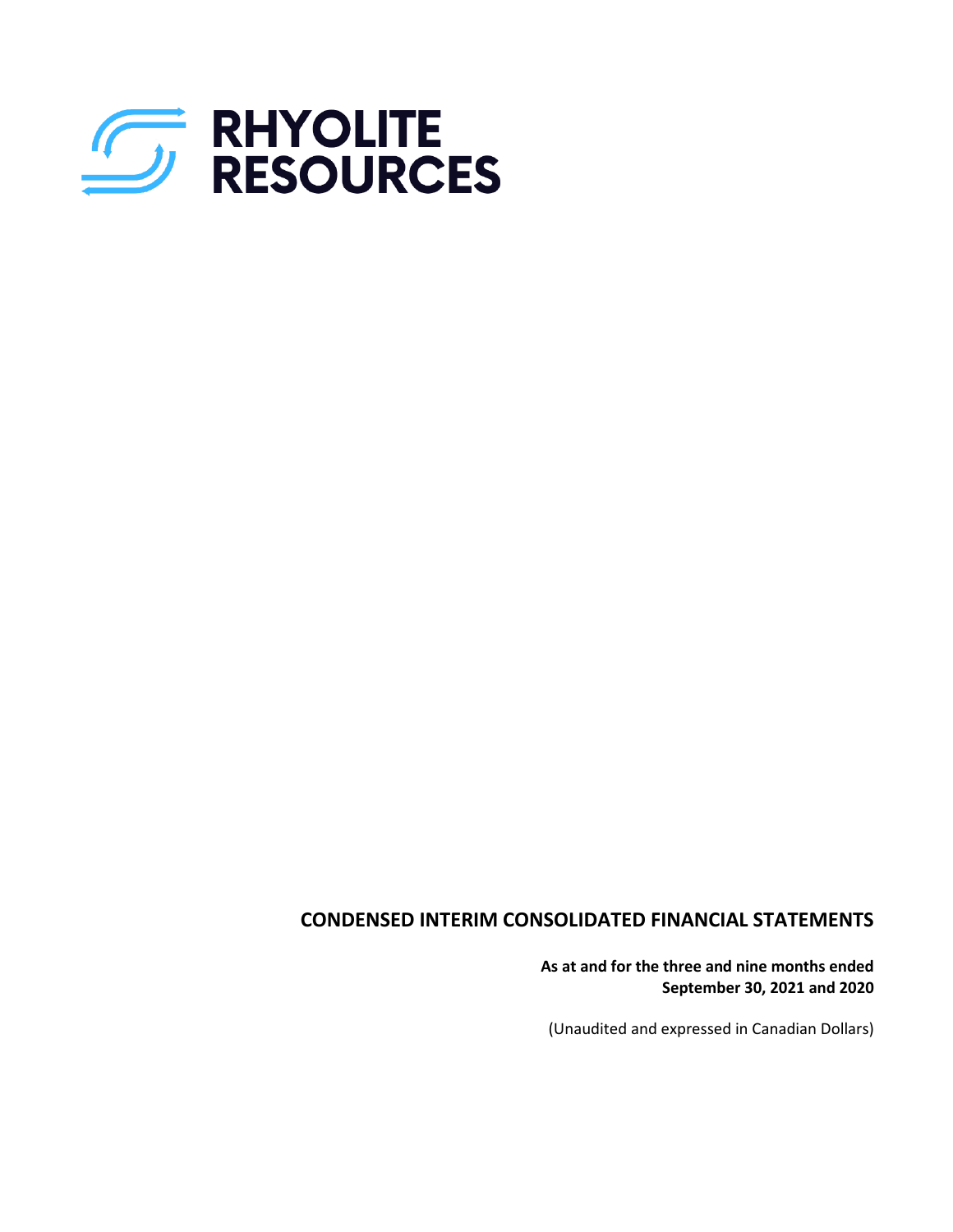CONDENSED INTERIM CONSOLIDATED STATEMENTS OF FINANCIAL POSITION (Unaudited and expressed in Canadian dollars)

|                                                                                                                         | September 30,            |      | December 31,     |  |
|-------------------------------------------------------------------------------------------------------------------------|--------------------------|------|------------------|--|
|                                                                                                                         | 2021                     |      | 2020             |  |
| <b>ASSETS</b>                                                                                                           |                          |      |                  |  |
| Current assets                                                                                                          |                          |      |                  |  |
| Cash                                                                                                                    | Ś.<br>3,812,298 \$       |      | 6,419,246        |  |
| Amounts receivable (Note 4)                                                                                             | 41,560                   |      | 20,607           |  |
| Prepaid expenses and deposits (Note 5)                                                                                  | 63,591                   |      | 191,250          |  |
|                                                                                                                         | 3,917,449                |      | 6,631,103        |  |
| Non-current assets                                                                                                      |                          |      |                  |  |
| Property, plant and equipment                                                                                           | 11,060                   |      |                  |  |
| Investment in joint ventures (Note 6)                                                                                   | 8,162,492                |      | 3,312,412        |  |
|                                                                                                                         |                          |      |                  |  |
| <b>Total assets</b>                                                                                                     | \$12,091,001             | \$   | 9,943,515        |  |
| LIABILITIES AND SHAREHOLDERS' EQUITY<br><b>Current liabilities</b><br>Accounts payable and accrued liabilities (Note 7) | \$<br>289,787<br>289,787 | - \$ | 74,452<br>74,452 |  |
| Shareholders' equity                                                                                                    |                          |      |                  |  |
| Share capital (Note 8)                                                                                                  | 22,141,769               |      | 18,499,096       |  |
| Equity reserves (Note 8)                                                                                                | 177,767                  |      | 111,205          |  |
| Deficit                                                                                                                 | (10, 518, 322)           |      | (8,741,238)      |  |
|                                                                                                                         | 11,801,214               |      | 9,869,063        |  |
| Total liabilities and shareholders' equity                                                                              | \$12,091,001             | \$   | 9,943,515        |  |
| Basis of presentation (Note 2)                                                                                          |                          |      |                  |  |

Going concern (Note 2) Related party transaction (Note 9)

On behalf of the Board of Directors:

*/s/ Tony Chedraoui /s/ Michael G. Leskovec*

\_\_\_\_\_\_\_\_\_\_\_\_\_\_\_\_\_\_\_\_\_\_\_\_\_\_\_\_\_\_ \_\_\_\_\_\_\_\_\_\_\_\_\_\_\_\_\_\_\_\_\_\_\_\_\_\_\_\_\_\_

Tony Chedraoui, Director Michael G. Leskovec, Director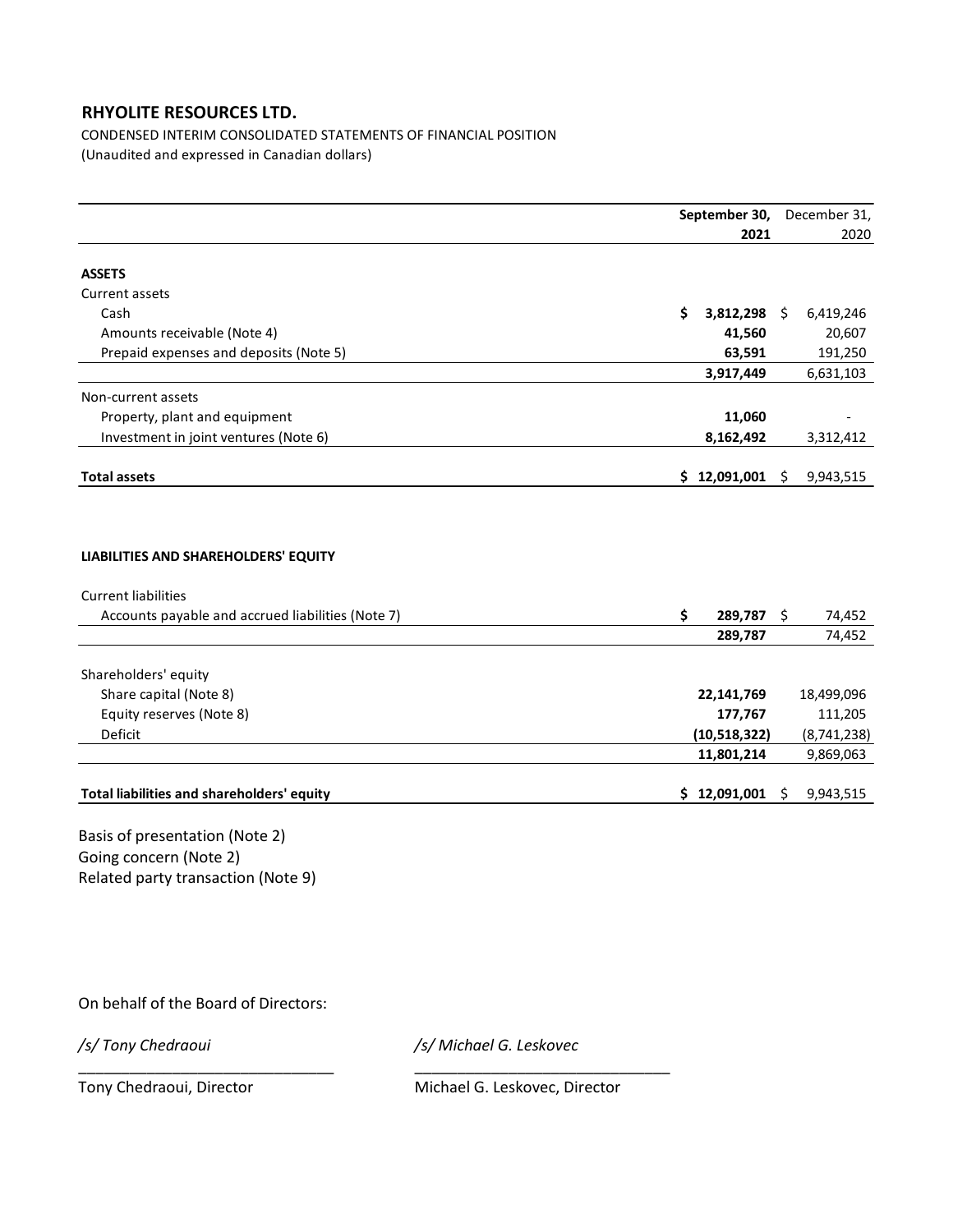CONDENSED INTERIM CONSOLIDATED STATEMENTS OF LOSS AND COMPREHENSIVE LOSS (Unaudited and expressed in Canadian dollars)

|                                                      | Three months ended   |  |                          |                 | Nine months ended |    |                          |  |
|------------------------------------------------------|----------------------|--|--------------------------|-----------------|-------------------|----|--------------------------|--|
|                                                      |                      |  | September 30,            |                 |                   |    | September 30,            |  |
|                                                      | 2021                 |  | 2020                     |                 | 2021              |    | 2020                     |  |
| <b>Operating expenses</b>                            |                      |  |                          |                 |                   |    |                          |  |
| Office administration and facilities (Note 9)        | \$<br>$37.500 \pm 5$ |  | 12.000S                  |                 | $107,500$ \$      |    | 36,000                   |  |
| Compliance and regulatory                            | 34,204               |  | 1,107                    |                 | 70,456            |    | 7,925                    |  |
| Professional fees                                    | 179,452              |  | 398                      |                 | 616,072           |    | 12,796                   |  |
| Insurance                                            | 8,511                |  |                          |                 | 19,861            |    |                          |  |
| Salaries and benefits                                | 144,881              |  | $\overline{\phantom{0}}$ |                 | 266,001           |    |                          |  |
| Muckahi acquisition cost (Note 8)                    | 1,206,735            |  | $\overline{\phantom{a}}$ |                 | 1,206,735         |    | $\overline{\phantom{a}}$ |  |
| Office supplies and services                         | 8,935                |  | 345                      |                 | 17,694            |    | 962                      |  |
| Investor relations                                   | 11,598               |  | 180                      |                 | 18,870            |    | 540                      |  |
| Amortization                                         | 782                  |  |                          |                 | 1,314             |    |                          |  |
|                                                      | 1,632,598            |  | 14,030                   |                 | 2,324,503         |    | 58,223                   |  |
| Other expense (income)                               |                      |  |                          |                 |                   |    |                          |  |
| Gain on derivative instrument (Note 8)               |                      |  |                          |                 | (630,000)         |    |                          |  |
| Share of loss in joint ventures (Note 6)             | 69,570               |  |                          |                 | 82,131            |    |                          |  |
| Foreign exchange (gain) loss                         | (5, 484)             |  |                          |                 | 7,002             |    |                          |  |
| Interest income                                      | (2,632)              |  | (2, 154)                 |                 | (6, 552)          |    | (13, 121)                |  |
| Loss and comprehensive loss for the period           | \$1,694,052\$        |  | 11,876                   | $\ddot{\bm{s}}$ | 1,777,084         | \$ | 45,102                   |  |
| <b>Basic and diluted loss per share</b>              | \$<br>$0.02 \leq$    |  | $0.00$ \$                |                 | $0.02 \div$       |    | 0.00                     |  |
| Weighted average number of common shares outstanding | 87,576,375           |  | 52,047,200               |                 | 85,676,733        |    | 52,047,200               |  |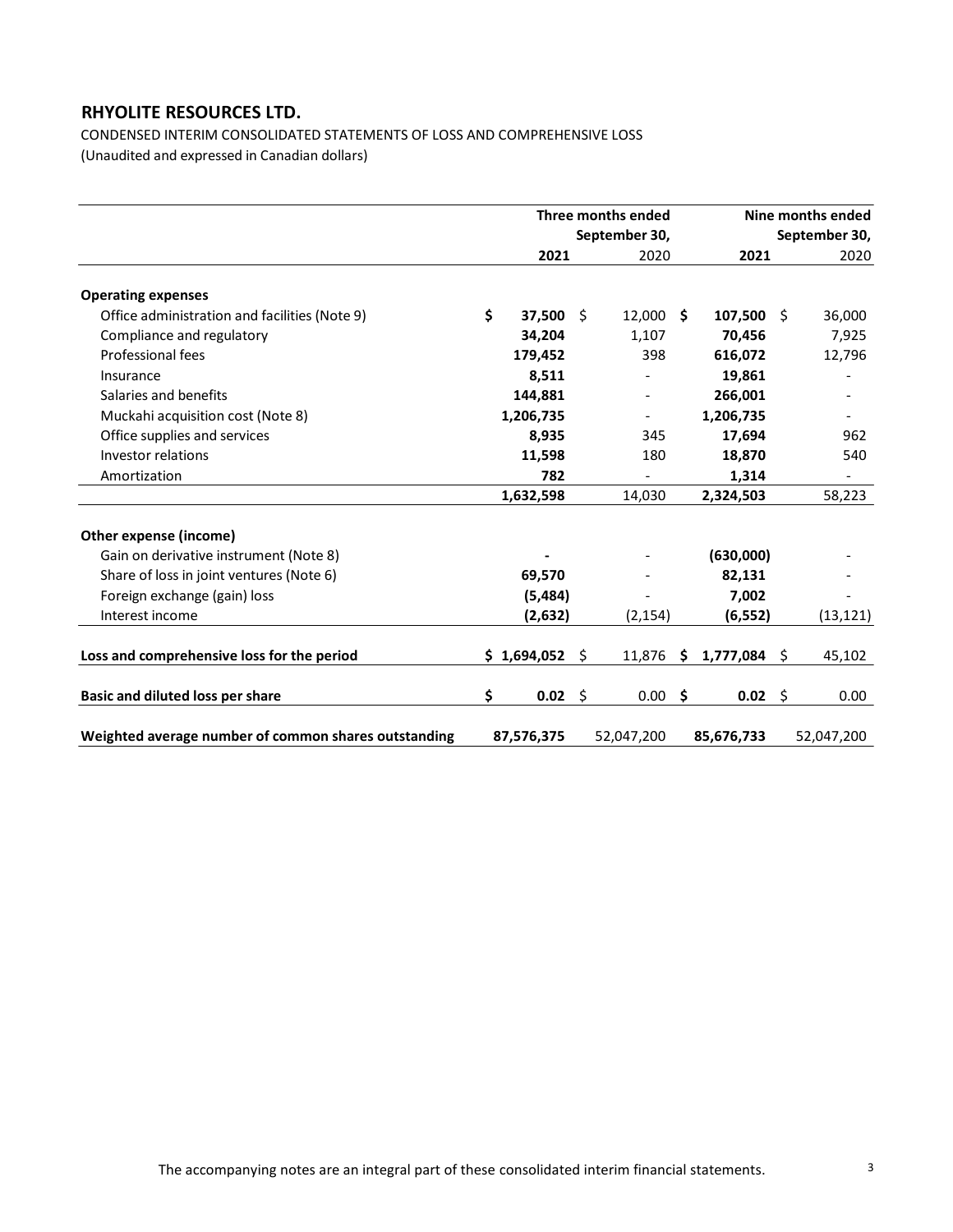CONDENSED INTERIM CONSOLIDATED STATEMENTS OF CASH FLOWS (Unaudited and expressed in Canadian dollars)

|                                                                                      |                        | Three months ended | Nine months ended              |               |  |  |
|--------------------------------------------------------------------------------------|------------------------|--------------------|--------------------------------|---------------|--|--|
|                                                                                      |                        | September 30,      |                                | September 30, |  |  |
|                                                                                      | 2021                   | 2020               | 2021                           | 2020          |  |  |
| Cash (used in) provided by:                                                          |                        |                    |                                |               |  |  |
| <b>Operating activities:</b>                                                         |                        |                    |                                |               |  |  |
| Loss for the period                                                                  | \$ (1,694,052) \$      |                    | $(11,876)$ \$ $(1,777,084)$ \$ | (45, 102)     |  |  |
| Adjusted for:                                                                        |                        |                    |                                |               |  |  |
| Derivative gain (Note 8)                                                             |                        |                    | (630,000)                      |               |  |  |
| Share of loss in joint ventures                                                      | 69,570                 |                    | 82,131                         |               |  |  |
| Amortization                                                                         | 782                    |                    | 1,314                          |               |  |  |
| Muckahi acquisition cost (Note 8)                                                    | 1,206,735              |                    | 1,206,735                      |               |  |  |
| Unrealized foreign exchange gain                                                     | 4,330                  |                    | (2, 455)                       |               |  |  |
| Changes in non-cash working capital balances:                                        |                        |                    |                                |               |  |  |
| Amounts receivable and prepaid deposits                                              | (49, 611)              | (184)              | 106,706                        | 723           |  |  |
| Accounts payable and accrued liabilities                                             | 18,522                 | (2,732)            | 82,060                         | 5,880         |  |  |
|                                                                                      | (443, 724)             | (14, 792)          | (930, 593)                     | (38, 499)     |  |  |
| <b>Investing activities:</b>                                                         |                        |                    |                                |               |  |  |
| Acquisition of property, plant and equipment                                         | (3, 230)               |                    | (12, 374)                      |               |  |  |
| Investment in joint ventures (Note 6)                                                | (289, 542)             |                    | (1,718,936)                    |               |  |  |
|                                                                                      | (292, 772)             |                    | (1,731,310)                    |               |  |  |
| <b>Financing activities:</b>                                                         |                        |                    |                                |               |  |  |
| Exercise of stock options                                                            |                        |                    | 52,500                         |               |  |  |
|                                                                                      |                        |                    | 52,500                         |               |  |  |
|                                                                                      |                        |                    |                                |               |  |  |
| Change in cash for the period<br>Effect of changes in foreign exchange rates on cash | (736, 496)<br>(4, 330) | (14, 792)          | (2,609,403)                    | (38, 499)     |  |  |
|                                                                                      |                        |                    | 2,455                          |               |  |  |
| Cash, beginning of period                                                            | 4,553,124              | 2,579,446          | 6,419,246                      | 2,603,153     |  |  |
| Cash, end of period                                                                  | \$3,812,298            | 2,564,654 \$       | 3,812,298 \$                   | 2,564,654     |  |  |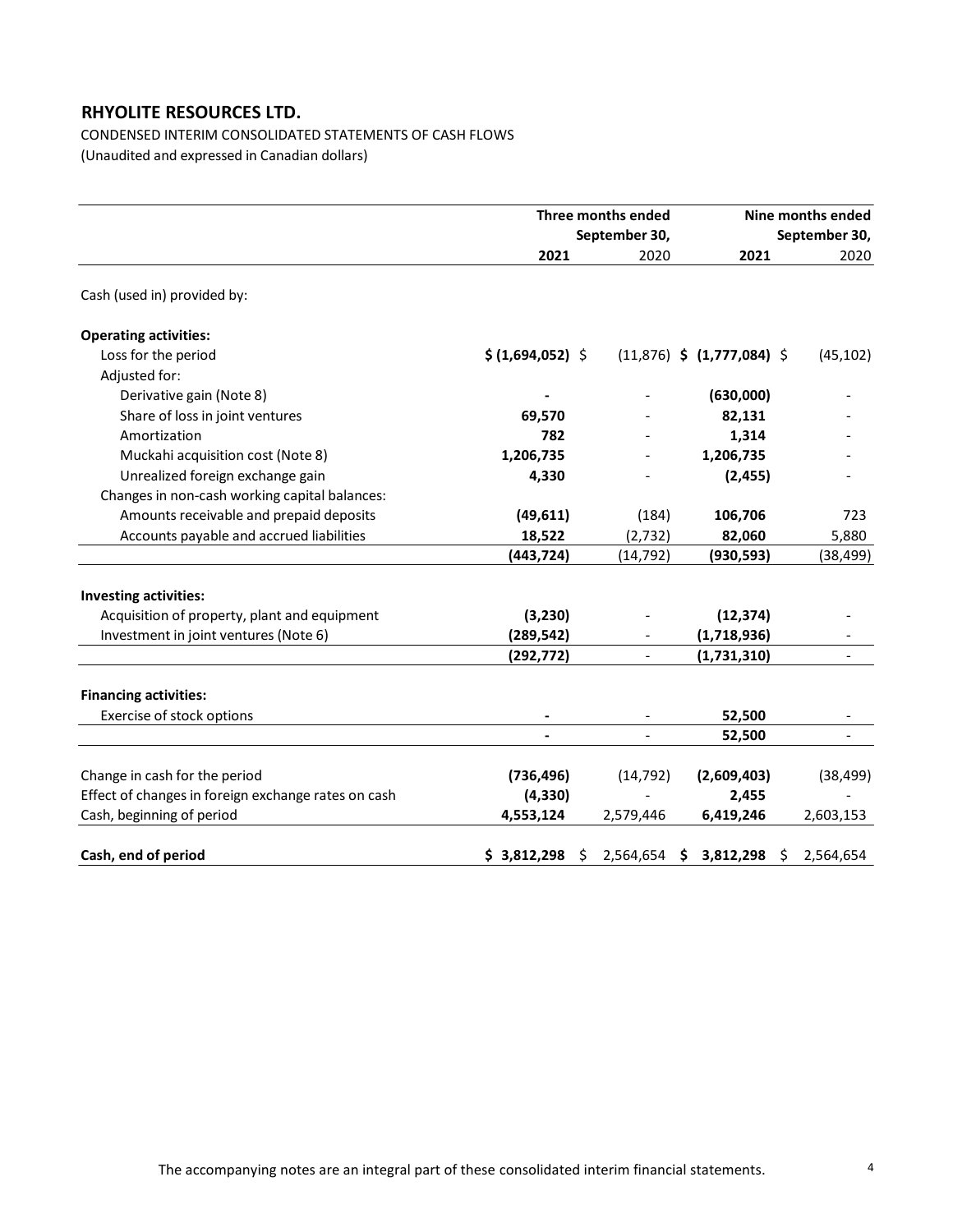CONDENSED INTERIM CONSOLIDATED STATEMENTS OF CHANGES IN SHAREHOLDERS' EQUITY

(Unaudited and expressed in Canadian dollars)

|                                                          | Number of  | <b>Share</b>    | Equity                   |                             | Total                      |
|----------------------------------------------------------|------------|-----------------|--------------------------|-----------------------------|----------------------------|
|                                                          | shares     | capital         | <b>Reserves</b>          | <b>Deficit</b>              | <b>Equity</b>              |
| Balance at December 31, 2020                             | 82,693,766 | \$18,499,096    | 111,205<br>S             | (8,741,238)<br>S.           | S                          |
| Loss for the period                                      |            |                 |                          | (1,777,084)                 | 9,869,063<br>(1,777,084)   |
|                                                          |            |                 |                          |                             |                            |
| Exercise of stock options - cash proceeds                | 350,000    | 52,500          | $\overline{\phantom{0}}$ |                             | 52,500                     |
| Fair value of stock options exercised                    |            | 40,173          | (40, 173)                |                             |                            |
| Shares issued for acquisition of joint ventures (Note 8) | 3,500,000  | 2,450,000       |                          |                             | 2,450,000                  |
| Shares issued for acquisition of Muckahi Inc. (Note 8)   | 9,500,000  | 1,100,000       | 9,350,000                |                             | 10,450,000                 |
| Fair value of escrow shares yet to vest (Note 8)         |            |                 | (9,350,000)              |                             | (9,350,000)                |
| Share-based compensation - escrow shares (Note 8)        |            |                 | 106,735                  |                             | 106,735                    |
| Balance, September 30, 2021                              | 96,043,766 | \$22,141,769    | 177,767<br>S.            | \$(10,518,322) \$11,801,214 |                            |
|                                                          |            |                 |                          |                             |                            |
| Balance at December 31, 2019                             | 52,047,200 | 6,244,992       | 122,683                  | (3,770,809)                 | 2,596,866                  |
| Loss for the period                                      |            |                 |                          | (45, 102)                   | (45, 102)                  |
|                                                          |            |                 |                          |                             |                            |
| Balance, September 30, 2020                              | 52,047,200 | 6,244,992<br>S. | 122,683<br>S             | S.                          | $(3,815,911)$ \$ 2,551,764 |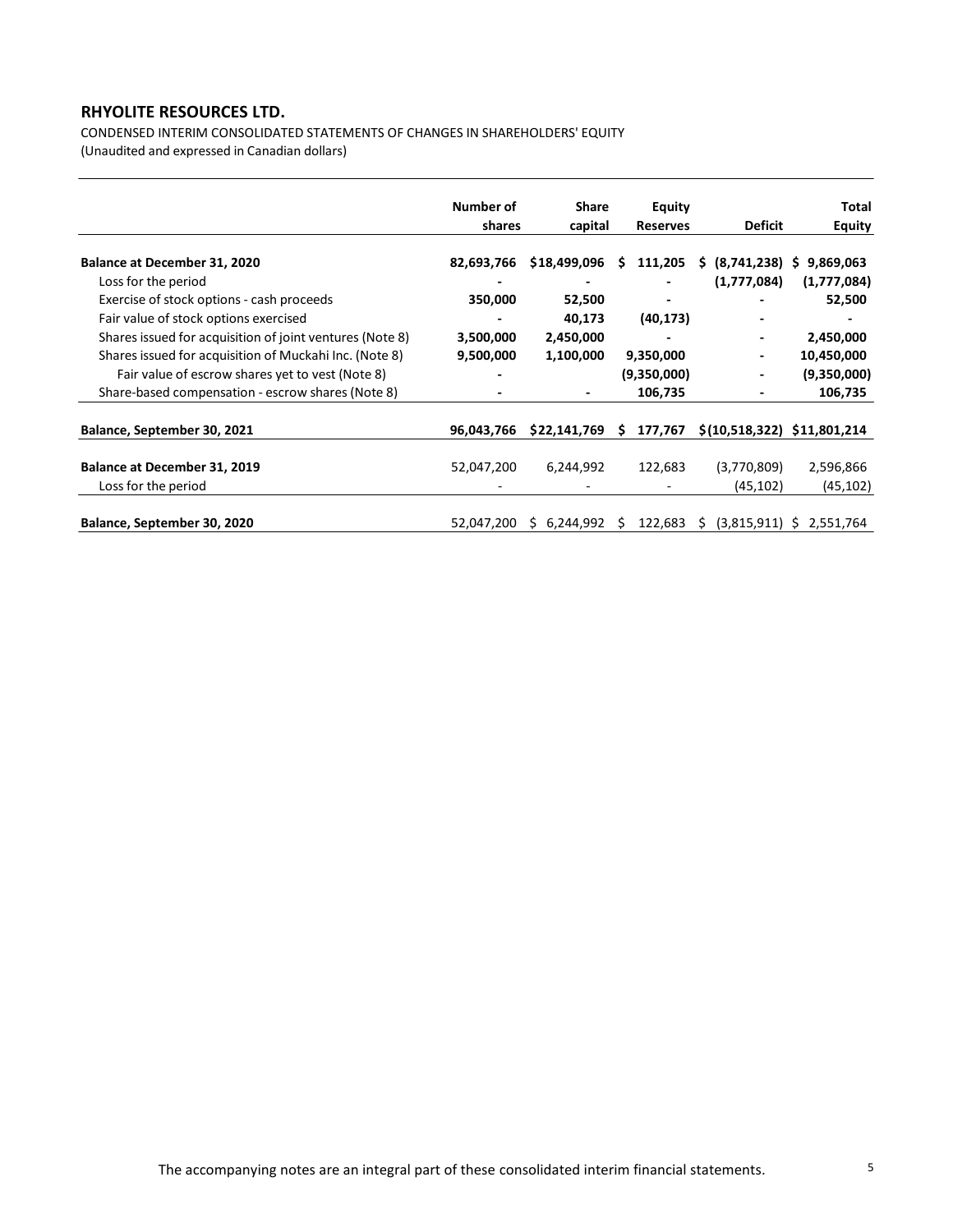NOTES TO THE CONDENSED INTERIM CONSOLIDATED FINANCIAL STATEMENTS For the three and nine months ended September 30, 2021 and 2020 (Unaudited and expressed in Canadian dollars)

### **1. NATURE OF OPERATIONS**

Rhyolite Resources Ltd. (the "Company" or "Rhyolite") was incorporated under the *Business Corporations Act* (Alberta) on April 6, 2006. Its principal business activities include the acquisition, exploration and development of mineral properties. The Company's registered office address is Suite 1900, 520 – 3<sup>rd</sup> Avenue SW, Calgary. The Company's common shares are listed on the Toronto Stock Venture Exchange under the symbol "RYE".

In March 2020, the World Health Organization declared the COVID-19 coronavirus outbreak a pandemic, which continues to have significant impact on the global economy. It is not possible for the Company to predict the duration or magnitude of the adverse results of the outbreak and its effects on the Company's ability to raise capital or conduct exploration activities. There are travel restrictions and health and safety concerns in all areas in which the Company operates, including Canada, Suriname, and the USA that may prohibit or delay exploration programs from proceeding. Operations will depend on obtaining necessary field supplies, contractor services and safeguarding all personnel during the outbreak, which may be prohibitive or too costly.

### **2. BASIS OF PREPARATION AND GOING CONCERN**

### **a) Statement of Compliance**

These unaudited condensed consolidated interim financial statements ("consolidated interim financial statements") as at and for the three and nine months ended September 30, 2021, have been prepared in accordance with International Accounting Standards ("IAS") 34, Interim Financial Reporting, and do not include all the information required for annual consolidated financial statements. Accordingly, certain information and disclosures normally included in annual financial statements prepared in accordance with International Financial Reporting Standards ("IFRS") have been omitted or condensed.

These consolidated interim financial statements should be read in conjunction with the Company's audited annual consolidated financial statements and related notes as at and for the year ended December 31, 2020.

These consolidated interim financial statements were authorized for issue in accordance with a resolution of the board of directors of the Company on November 17, 2021.

#### **b) Basis of Measurement**

These financial statements have been prepared on a historical cost basis except for financial instruments classified as fair value through profit or loss, which are stated at their fair value. In addition, these financial statements have been prepared using the accrual basis of accounting except for cash flow information.

These financial statements are presented in Canadian dollars, which is also the functional currency of the Company and its subsidiaries.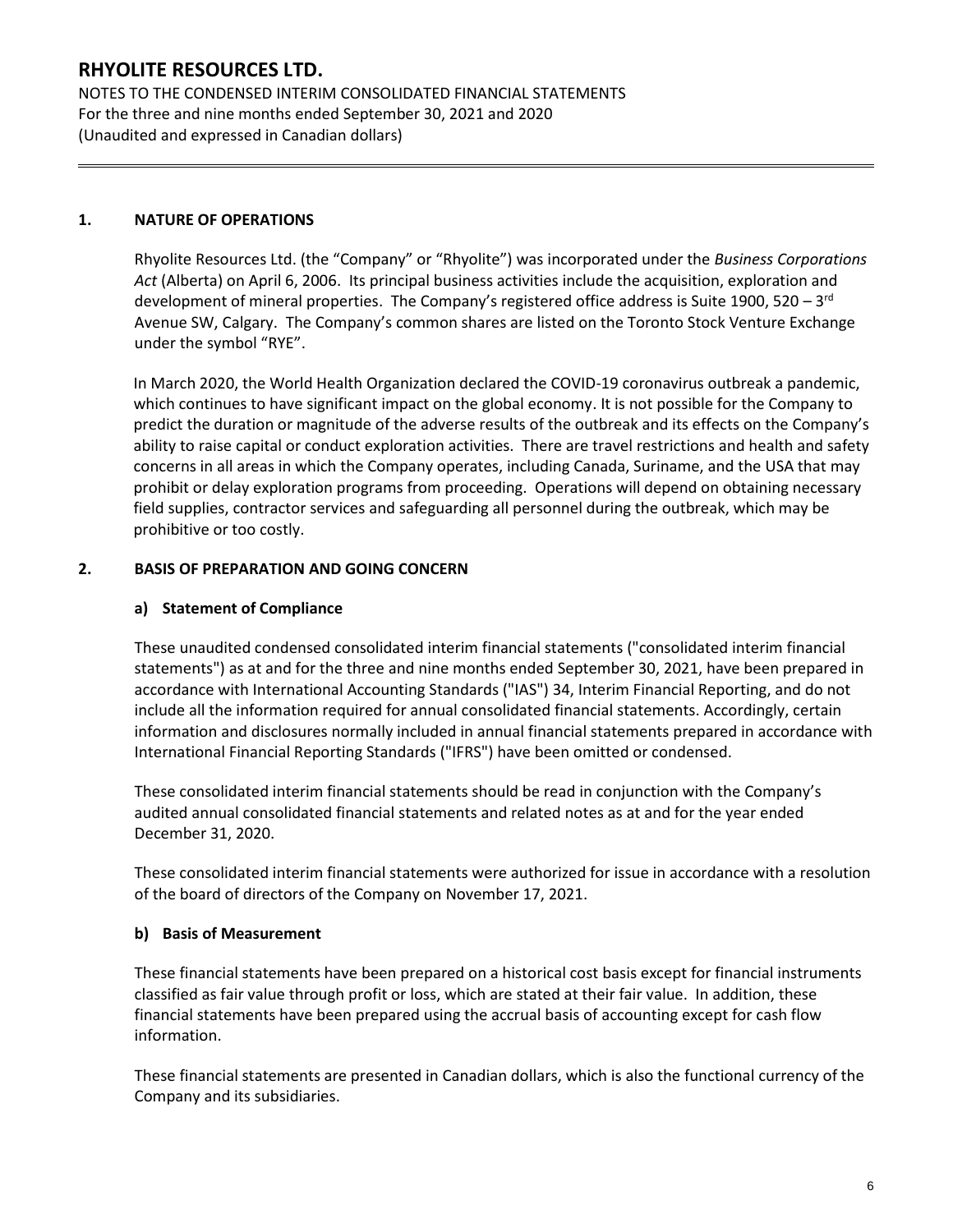NOTES TO THE CONDENSED INTERIM CONSOLIDATED FINANCIAL STATEMENTS For the three and nine months ended September 30, 2021 and 2020 (Unaudited and expressed in Canadian dollars)

### **c) Continuance of operations and going concern**

These consolidated interim financial statements have been prepared on the basis of accounting principles applicable to a going concern, which assume that the Company will be able to realize its assets and discharge its liabilities in the normal course of operations as they come due for the foreseeable future. The Company had working capital of \$3.6 million, including cash of \$3.8 million as at September 30, 2021. During the three and nine month period ended September 30, 2021, the Company reported a net loss of \$1.7 million and \$1.8 million, respectively. As at September 30, 2021, the Company does not have sufficient liquidity on hand to fund its operations and to meet its joint venture earn-in commitments for the next twelve months and will require further financing to meet its financial obligations and execute on its business plans.

Continuance as a going concern is dependent upon a company's ability to obtain adequate equity or debt financing, or, alternatively, dispose of its non-core properties on an advantageous basis, among other things. During 2020, the Company was successful in raising funds through equity offerings. While the Company has been successful in the past in obtaining financing for its operations, there is no assurance that it will be able to obtain adequate financing in the future. These uncertainties cast significant doubt about the Company's ability to continue as a going concern.

The ability to raise additional financing to meet its financial obligations and execute its business plans are significant judgments in these consolidated interim financial statements. These unaudited condensed interim consolidated financial statements do not reflect any adjustments to carrying values of assets and liabilities, reported expenses, and condensed interim consolidated statement of financial position classification that would be necessary should the Company be unable to continue as a going concern. Such adjustments could be material.

### **d) Basis of consolidation**

These consolidated interim financial statements include the accounts of the Company and its subsidiaries, which are entities controlled by the Company. Control is achieved where the Company has the power to govern the financial and operating policies of an entity to obtain benefits from the entity's activities. The financial statements of subsidiaries are included in the consolidated interim financial statements from the date that control commences until the date that control ceases. Where the Company's interest in a subsidiary is less than 100%, the interest attributable to non-controlling shareholders is recognized as non-controlling interest.

The consolidated interim financial statements include the financial statements of Rhyolite Resources Ltd. and its subsidiaries listed below: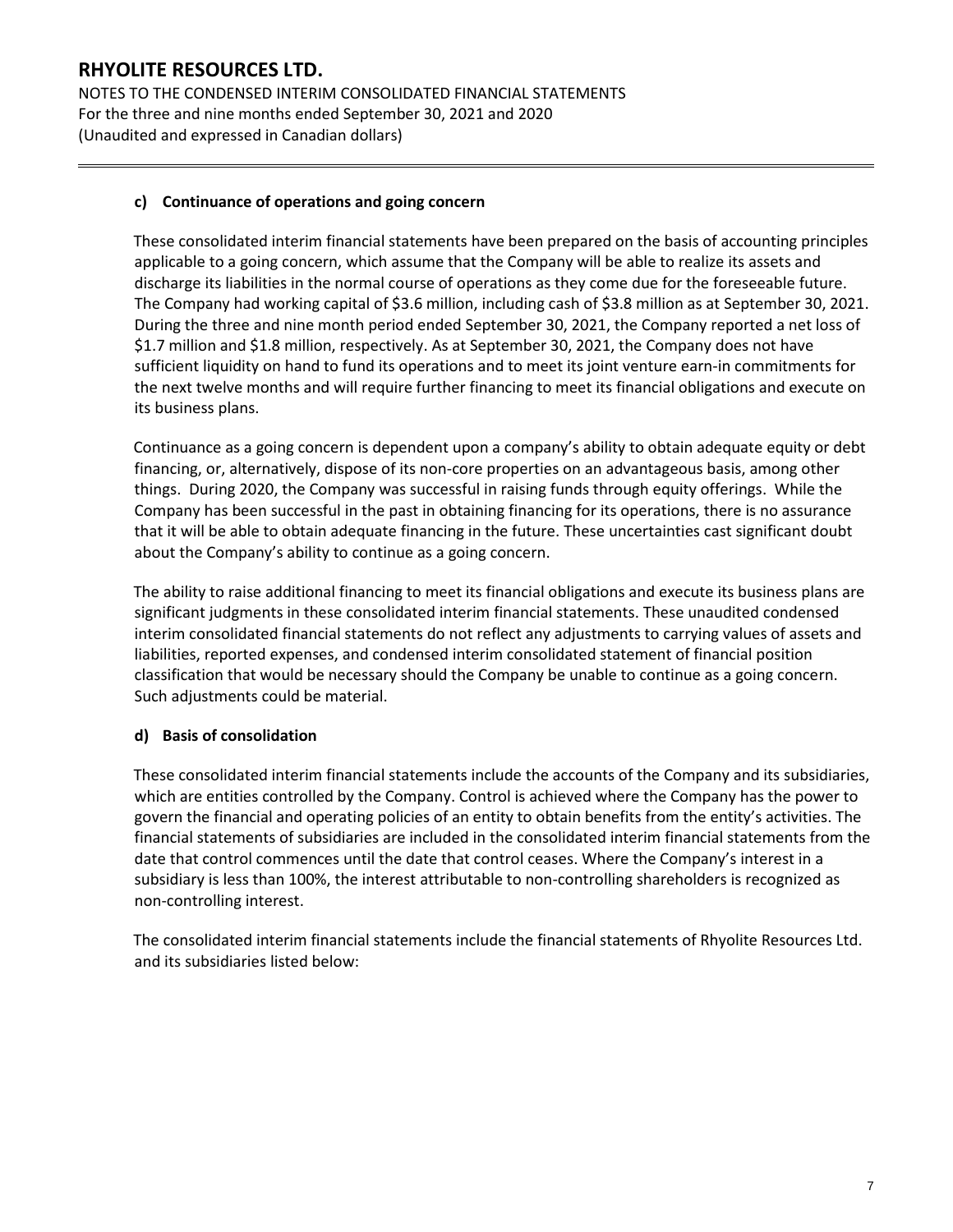NOTES TO THE CONDENSED INTERIM CONSOLIDATED FINANCIAL STATEMENTS For the three and nine months ended September 30, 2021 and 2020 (Unaudited and expressed in Canadian dollars)

|                             |                 |                      | Equity Interest |              |
|-----------------------------|-----------------|----------------------|-----------------|--------------|
|                             |                 |                      | September 30,   | December 31, |
|                             | Jurisdiction    | Nature of Operations | 2021            | 2020         |
| Paxson Resources Ltd.       | Alberta, Canada | Holding company      | 100%            | 100%         |
| Paxson Resources (USA) Inc. | Alaska, USA     | Exploration          | 100%            | 100%         |
| 2777662 Ontario Ltd.        | Ontario, Canada | Holding company      | 100%            | 100%         |
| 2765798 Ontario Ltd.        | Ontario, Canada | Holding company      | 100%            | 0%           |
| Muckahi Inc.                | Canada          | Holding company      | 100%            | 0%           |

All inter-company balances and transactions have been eliminated.

#### **e) Investment in joint ventures**

The Company accounts for its investment in joint ventures using the equity method. Under the equity method, the Company's investment in joint ventures is initially recognized at cost and subsequently increased or decreased to recognize the Company's share of net earnings/losses and other comprehensive earnings/losses of the investees, after any adjustments necessary to give effect to uniform accounting policies, any other movement in the investees' reserves, and for impairment losses after the initial recognition date. The Company's share of earnings or losses of its investees are recognized in the Company's Statement of Income/Loss and Comprehensive Income/Loss during the period.

The consolidated interim financial statements include the following investments in joint ventures:

|                                |                     |                 | Mining          |
|--------------------------------|---------------------|-----------------|-----------------|
|                                | Location of Project | Equity Interest | Properties      |
| Prosperous Gold Resources Ltd. | Suriname            | 20%             | <b>Brothers</b> |
| Suku Passi N.V.                | Suriname            | 0%              | Suku Passi      |
| Bob's Resources N.V.           | Suriname            | 0%              | Bob's           |

#### **f) Significant accounting judgments, estimates and assumptions**

These consolidated interim financial statements have been prepared following the same judgements, estimates and assumptions as the audited annual consolidated financial statements for the year ended December 31, 2020. New judgements, estimates and assumptions applied in preparing the consolidated interim financial statements for the three and nine months ended September 30, 2021 related to judgements and estimates applied in assessing if there are events and uncertainties that cast a significant doubt about the Company's ability to continue as a going concern (Note 2(c)); accounting for the acquisition of 2765798 Ontario Ltd. ("ONCorp") (Note 8); accounting for the investment in the Suku Passi and Bob's joint ventures (Note 6) and judgements and estimates applied in accounting for the Muckahi transaction (Note 8).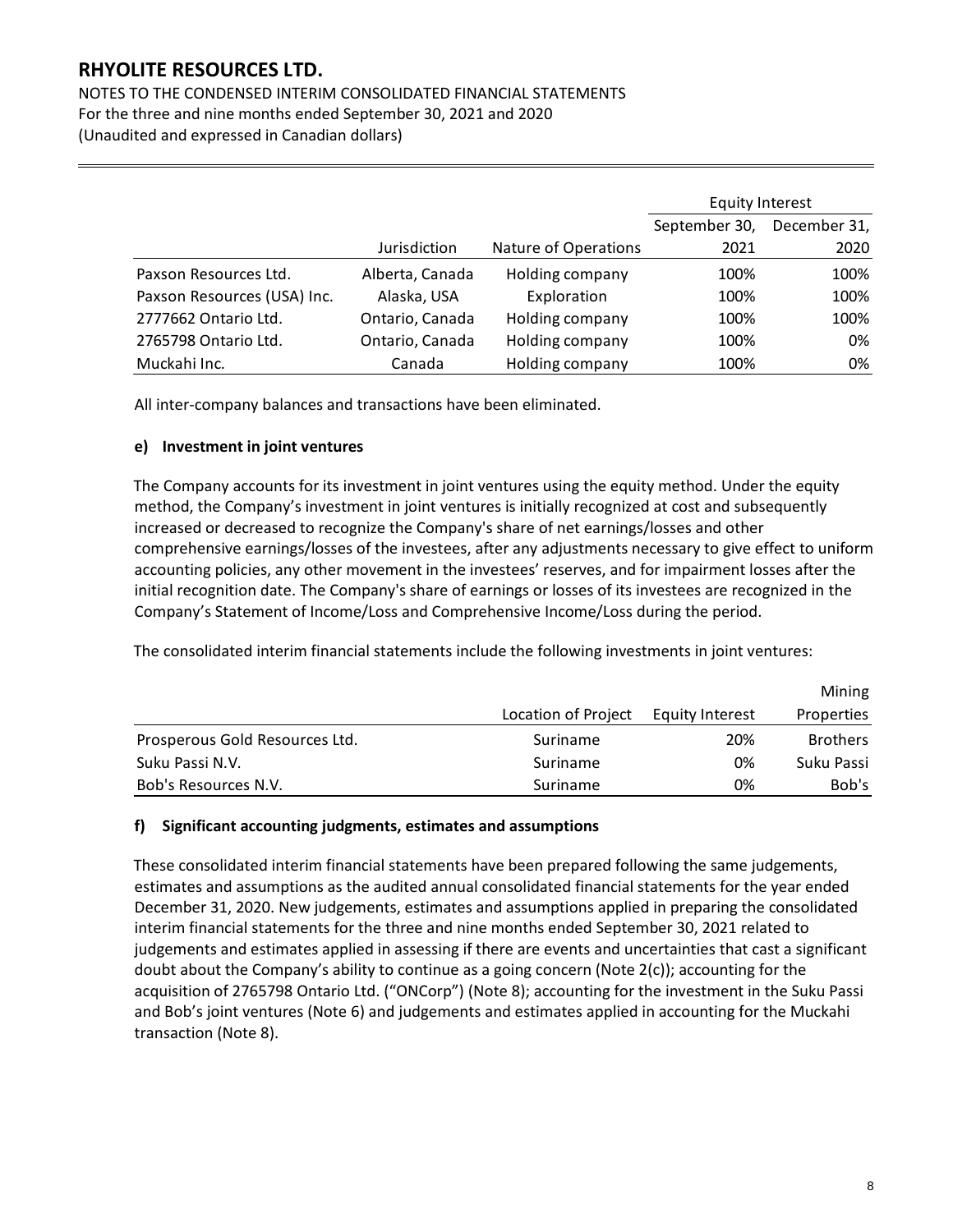NOTES TO THE CONDENSED INTERIM CONSOLIDATED FINANCIAL STATEMENTS For the three and nine months ended September 30, 2021 and 2020 (Unaudited and expressed in Canadian dollars)

#### **3. CHANGES IN ACCOUNTING POLICIES AND NEW ACCOUNTING STANDARDS AND INTERPRETATIONS**

These consolidated interim financial statements have been prepared following the same accounting policies and methods of computation as the audited annual consolidated financial statements for the year ended December 31, 2020.

#### **New accounting standards issued but not yet effective**

The following new accounting standards were not yet effective for the three and nine months ended September 30, 2021 and have not been applied in preparing these consolidated interim financial statements.

### *IAS 16, Property, Plant and Equipment*

The International Accounting Standards Board ("IASB") issued an amendment to IAS 16, Property, Plant and Equipment to prohibit deducting from property, plant and equipment amounts received from selling items produced while preparing an asset for its intended use. Instead, sales proceeds and related costs must be recognized in profit or loss. The amendment will require companies to distinguish between costs associated with producing and selling items before the item of property, plant and equipment is available for use and costs associated with making the item of property, plant and equipment available for its intended use. The amendment is effective for annual periods beginning on or after January 1, 2022, with earlier application permitted. The extent of the impact of adoption of this standard has not yet been determined.

#### **4. AMOUNTS RECEIVABLE**

The Company's amounts receivable arise primarily from the refund of sales taxes from Canadian taxation authorities.

#### **5. PREPAID EXPENSES AND DEPOSITS**

|                                     | September 30, December 31, |     |         |
|-------------------------------------|----------------------------|-----|---------|
|                                     | 2021                       |     | 2020    |
| Prepaid financial advisory fees     |                            | - S | 180,000 |
| Prepaid insurance                   | 14,188                     |     |         |
| Other prepaid expenses and deposits | 49,403                     |     | 11,250  |
| <b>Balance</b>                      | 63,591                     |     | 191,250 |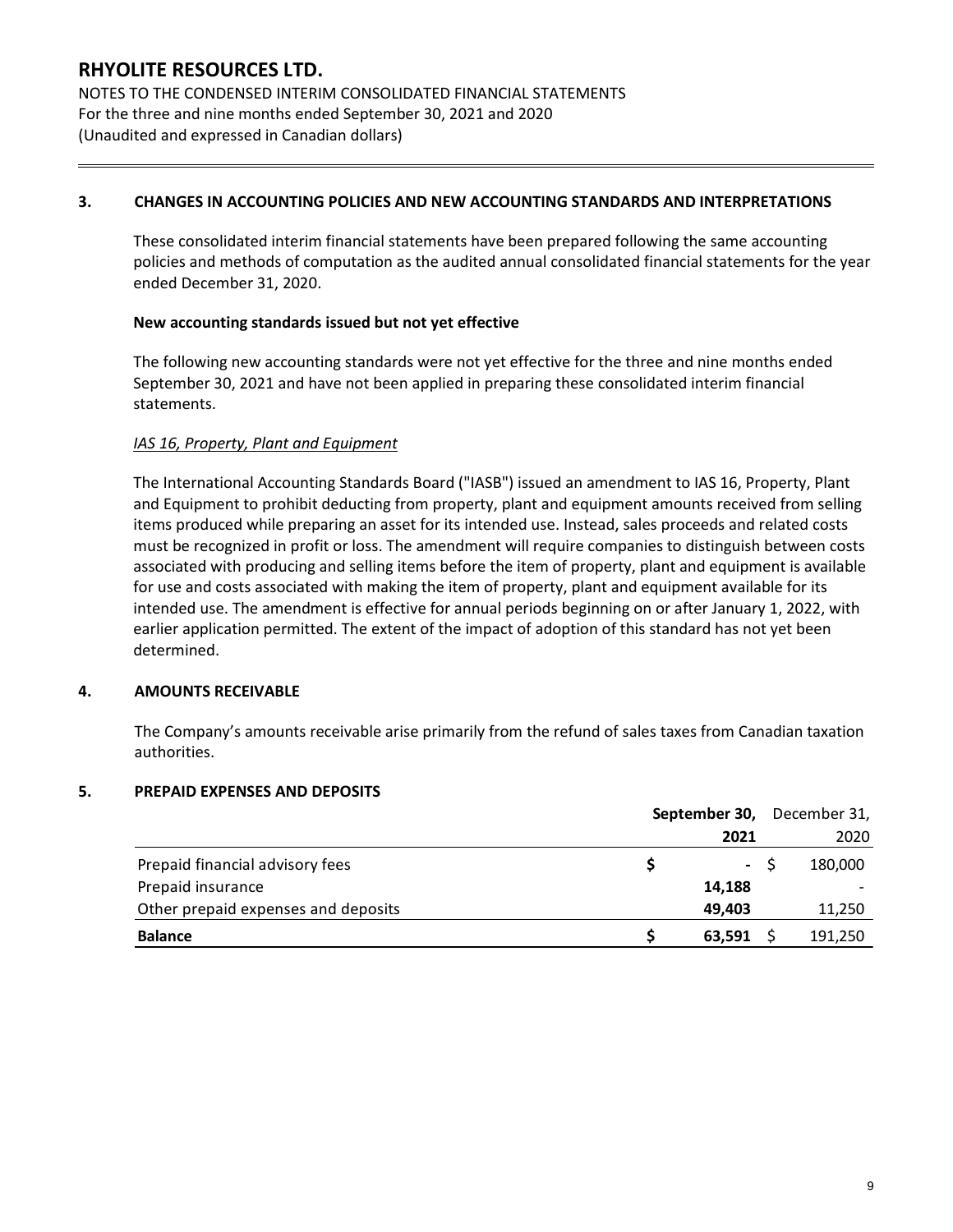NOTES TO THE CONDENSED INTERIM CONSOLIDATED FINANCIAL STATEMENTS For the three and nine months ended September 30, 2021 and 2020 (Unaudited and expressed in Canadian dollars)

### **6. INVESTMENT IN JOINT VENTURES**

The following is a summary of the Company's investment in the Brothers Project and the Suku Passi Project (including both the Suku Passi and Bob's concessions) as of September 30, 2021:

|                                                               |     | Amount    |
|---------------------------------------------------------------|-----|-----------|
| <b>Brothers Project</b>                                       |     |           |
| Balance - December 31, 2020                                   | \$. | 3,312,412 |
| Earn-in payments                                              |     | 125,790   |
| Earn-in exploration expenditures                              |     | 598,591   |
| Share of loss in joint venture                                |     | (82, 131) |
| Total Brothers - September 30, 2021                           |     | 3,954,662 |
| <b>Suku Passi Project (Suku Passi and Bob's Concessions)</b>  |     |           |
| Balance - December 31, 2020                                   | \$  |           |
| Acquisition cost - Rhyolite's shares issued to acquire ONCorp |     | 3,080,000 |
| Earn-in payments                                              |     | 754,100   |
| Earn-in exploration expenditures                              |     | 373,730   |
| Total Suku Passi - September 30, 2021                         |     | 4,207,830 |
| Total Investment in Joint Ventures - September 30, 2021       |     | 8,162,492 |

Earn-in payments represent cash payments made to the concession holders based on the schedule set out in the joint venture agreements. Earn-in exploration expenditures represent exploration expenditures the Company incurred to fulfil its funding requirement based on the joint venture agreements.

#### **Brothers Project**

In October 2020, the Company acquired an option to earn up to an 80% interest in the Brothers Project in Suriname. The option is exercisable by completing the following:

- US\$200,000 cash payment by April 12, 2021 for a 20% interest in the project. As of September 30, 2021, the Company has paid US\$200,000 and has earned 20% interest in the Brothers Project.
- Drill 3,000 meters with minimum exploration expenditure of US\$1,000,000 and cash payment of US\$300,000 by April 12, 2022 for an additional 20% interest.
- Drill an additional 10,000 meters with minimum exploration expenditure of US\$3,500,000 and cash payment of US\$400,000 by April 12, 2024 for an additional 20% interest. If the Company does not earn a 60% interest in the project, it will return the shares earned to date.
- Deliver a preliminary economic assessment ("PEA") and cash payment of US\$500,000 by April 12, 2026 for an additional 10% interest.
- Deliver a feasibility study and cash payment of US\$1,250,000 by October 12, 2027 for an additional 5% interest.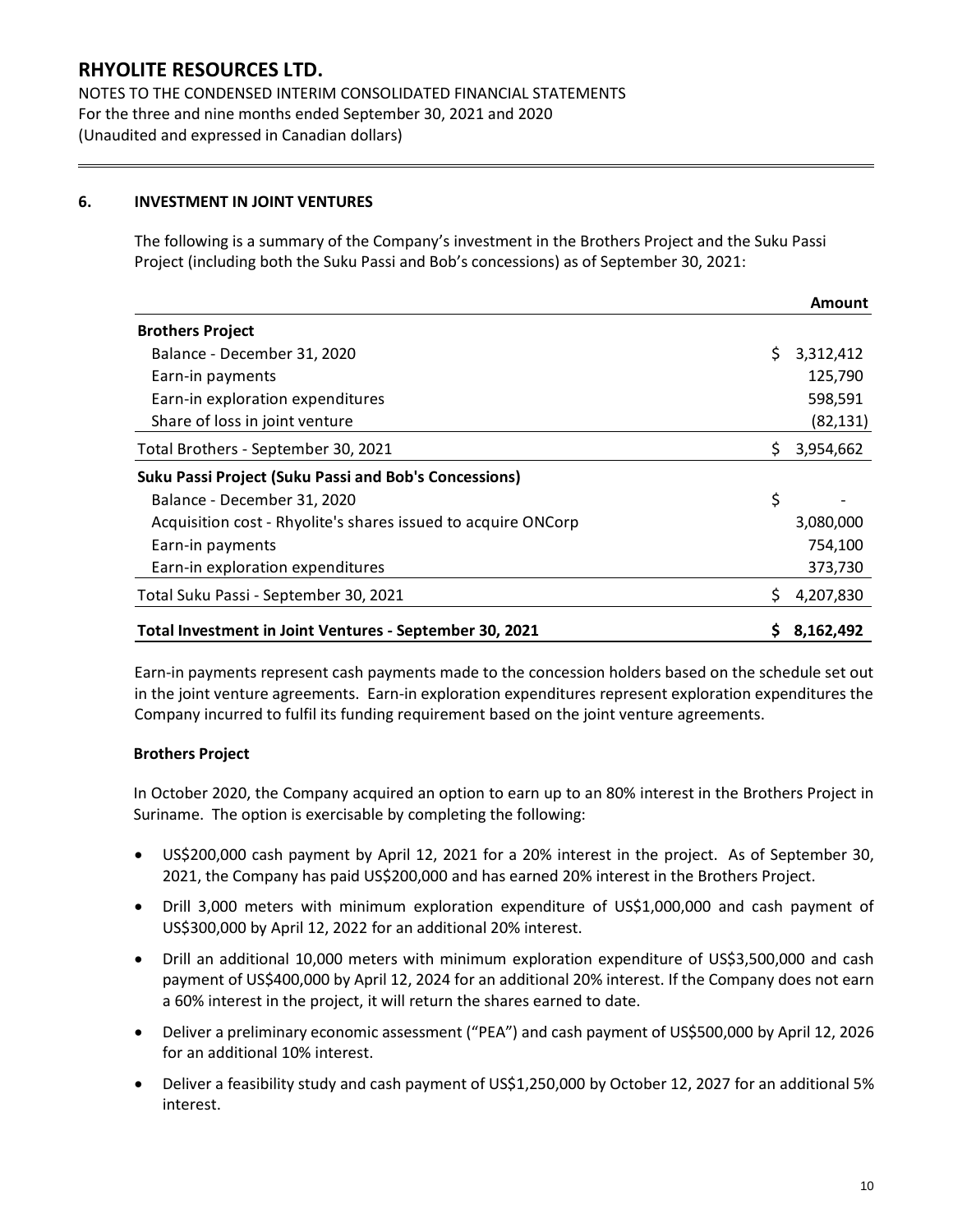NOTES TO THE CONDENSED INTERIM CONSOLIDATED FINANCIAL STATEMENTS For the three and nine months ended September 30, 2021 and 2020 (Unaudited and expressed in Canadian dollars)

> • Within 5 business days after completion of a feasibility study, make a US\$2,500,000 cash payment for the final 5% interest.

#### **Suku Passi Project (Suku Passi and Bob's Concessions)**

On March 31, 2021, the Company completed the acquisition (the "Transaction") of all the outstanding share capital of 2765798 Ontario Ltd. ("ONCorp"), pursuant to the terms of a definitive share purchase agreement entered into on March 21, 2021 with each of the shareholders (collectively the "Vendors") of ONCorp. ONCorp is a privately held company which holds the options (the "Options") to acquire a 70% interest in Suku Passi N.V. and Bob's Resources N.V. (the "Joint Venture Companies"). The Joint Venture Companies own 100% of the Suku Passi concession and the Bob's Pit concession (together the "Suku Passi Project") in Suriname. The Vendors received 3,500,000 common shares (the "Consideration Shares") of the Company in consideration for all the outstanding share capital of ONCorp.

The options held by ONCorp are exercisable by completing the following:

#### *Suku Passi Concession*

- For a 51% interest:
	- o Initial cash payment of US\$400,000 and issuance of the Consideration Shares to the Vendors within 4 weeks from March 21, 2021. As of September 30, 2021, the Company has paid US\$400,000 and issued the Consideration Shares.
	- o Cash payment of US\$400,000 and exploration expenditure of US\$500,000 by March 21, 2022.
	- o Cash payment of US\$300,000, share payment of US\$100,000 and exploration expenditure of US\$1,000,000 by March 21, 2023.
	- o Cash payment of US\$300,000, share payment of US\$100,000 and exploration expenditure of US\$1,500,000 by March 21, 2024.
	- o Cash payment of US\$300,000, share payment of US\$100,000 and exploration expenditure of US\$2,000,000 by March 21, 2025.
- For an additional 19% interest:
	- o Cash payment of US\$300,000, share payment of US\$100,000 and exploration expenditure of US\$2,500,000 by March 21, 2026.
	- o Deliver a pre-feasibility study ("PFS") and cash payment of US\$2,500,000 by March 21, 2029.

#### *Bob's Pit Concession*

- For a 51% interest:
	- $\circ$  Initial cash payment of US\$100,000 and issuance of the Consideration Shares to the Vendors within 4 weeks from March 21, 2021. As of September 30, 2021, the Company has paid US\$100,000 and issued the Consideration Shares.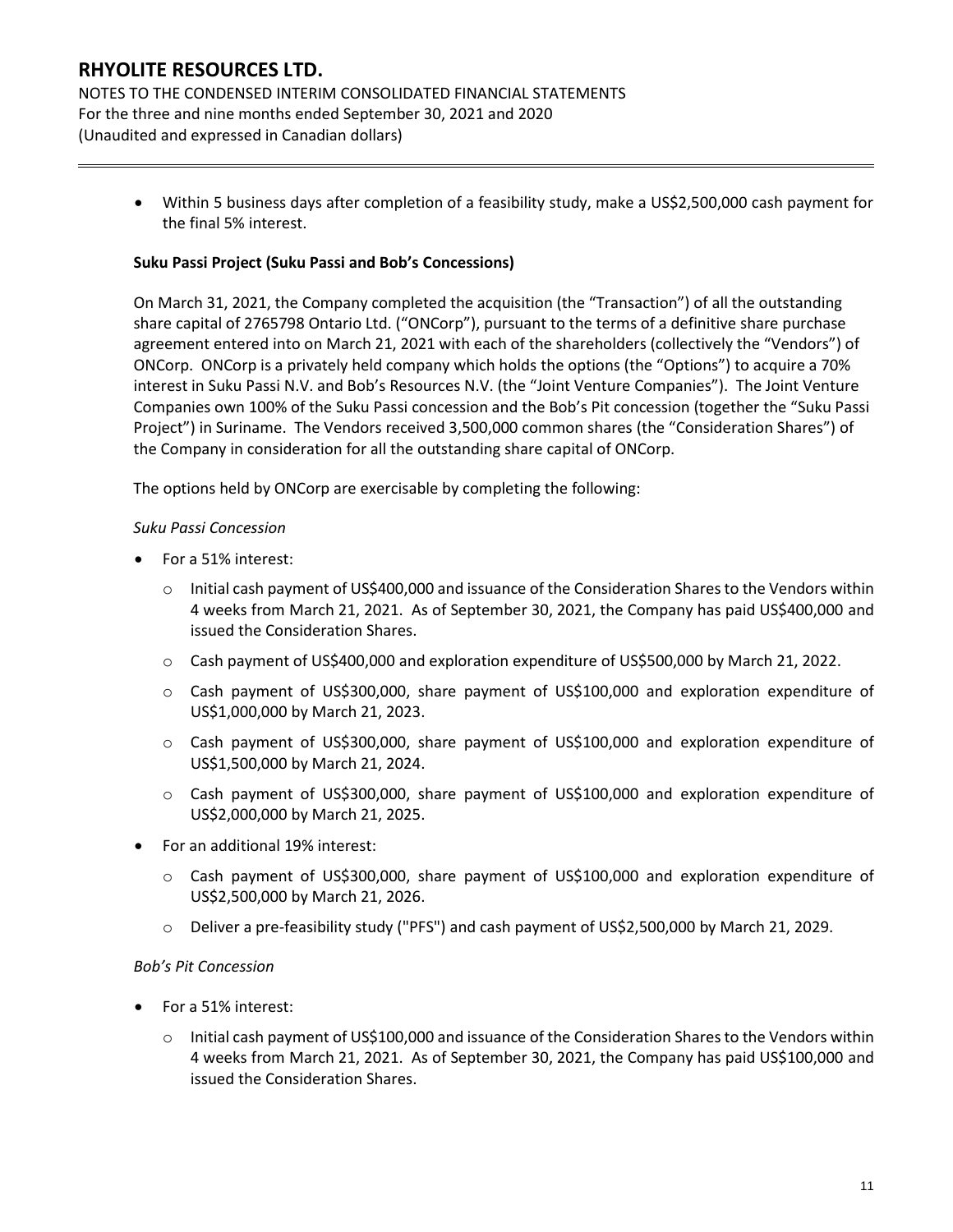NOTES TO THE CONDENSED INTERIM CONSOLIDATED FINANCIAL STATEMENTS For the three and nine months ended September 30, 2021 and 2020 (Unaudited and expressed in Canadian dollars)

- $\circ$  Cash payment of US\$100,000 by September 21, 2021. As of September 30, 2021, the Company has paid US\$100,000.
- o Cash payment of US\$150,000, share payment of US\$50,000 and exploration expenditures of US\$200,000 by each March 21 in 2022, 2023, 2024, 2025, and 2026.
- For an additional 19% interest:
	- o Deliver a PFS and cash payment of US\$750,000 by March 21, 2029.

At the time of acquisition, the Company concluded that ONCorp has joint control over the Joint Venture Companies with the other Joint Venture Companies' owners (the "Other Owners") upon consideration of the following significant factors: (i) ONCorp is entitled to three appointees on the Joint Venture Companies' boards each comprises 5 directors; however, ONCorp has not appointed any directors to the respective boards; (ii) due to the lack of a simple majority of ONCorp-nominated directors, the strategic and operational decisions require consent of both ONCorp and the Other Owners to achieve the approval requirement stipulated by the joint venture agreements.

The Company further concluded that the Suku Passi and Bob's joint arrangements are joint ventures and not joint operations as the parties to the joint arrangements do not share the obligations for liabilities. ONCorp is responsible for funding the earn-in expenditures of the Joint Venture Companies, including all costs relating to statutory filings and license maintenance, and ONCorp is the sole operator of the Suku Passi Project. The parties to these joint arrangements have joint control of the joint ventures and have rights to the net assets of the arrangements.

Based on the above, the Company accounted for ONCorp's investment in the Suku Passi Project using the equity method as joint ventures under *IFRS 11 Joint Arrangements* and *IAS 28 Investment in Associates and Joint Ventures.*

#### **7. ACCOUNTS PAYABLE AND ACCRUED LIABILITIES**

Accounts payable and accrued liabilities relate to amounts owing for project development, management, consulting and other professional services, including services provided by a related party (Note 9). All payables and accrued liabilities for the Company fall due within the next 12 months.

|                                | September 30, December 31, |         |  |        |
|--------------------------------|----------------------------|---------|--|--------|
|                                |                            | 2021    |  | 2020   |
| Accounts payable               |                            | 263,430 |  | 66,434 |
| Due to related party (Note 10) |                            | 26,357  |  | 8,018  |
| <b>Balance</b>                 |                            | 289,787 |  | 74,452 |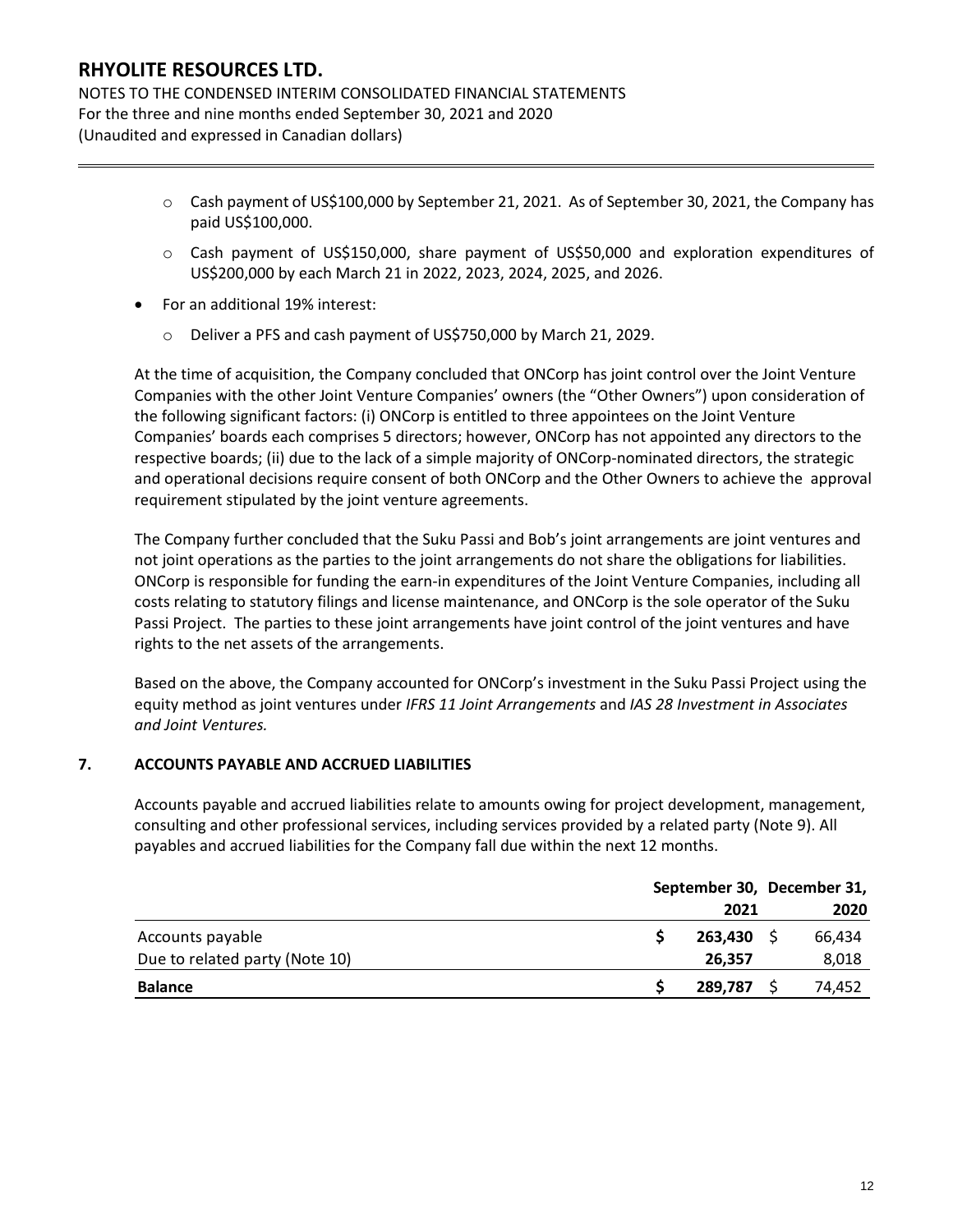NOTES TO THE CONDENSED INTERIM CONSOLIDATED FINANCIAL STATEMENTS For the three and nine months ended September 30, 2021 and 2020 (Unaudited and expressed in Canadian dollars)

### **8. SHAREHOLDERS' EQUITY**

#### **Share Capital and Equity Reserves**

The Company is authorized to issue an unlimited number of common shares without par value and an unlimited number of preferred shares in series without par value.

No preferred shares were issued and outstanding during the three and nine month period ended September 30, 2021.

#### *Acquisition of ONCorp*

On March 31, 2021, the Company issued 3.5 million common shares to acquire all the outstanding share capital of 2765798 Ontario Ltd. pursuant to the terms of a definitive share purchase agreement entered into on March 21, 2021 with each of the shareholders of ONCorp. (Note 6).

The acquisition of ONCorp was accounted for as an asset acquisition as oppose to a business combination under *IFRS 3 Business Combinations*. The options to earn a 70% interest in the Joint Venture Companies were the only assets of ONCorp. The Company acquired ONCorp's equity-accounted investees and therefore, applied *IFRS 9 Financial Instruments* to account for the acquisition of the financial asset. When the Company became party to the share purchase agreement on March 21, 2021, the agreement was accounted for as a derivative instrument as the Company was committed to deliver a fixed number of Rhyolite's shares on a future date, upon closing of the Transaction, with the value of the shares unknown at the time of signing.

The Company's shares closed at \$0.88 per share on March 21, 2021; therefore, the Consideration was valued at \$3,080,000 on the agreement date. On March 31, 2021, the Transaction closed, and the Company delivered 3,500,000 shares to the Vendors. Rhyolite's shares closed on the TSXV at \$0.70 per share, resulting in a total Consideration of \$2,450,000 on the closing date. The difference of \$630,000 between the agreement date and Transaction closing date values was recognized as gain on derivative instrument in the Company's Statement of Loss and Comprehensive Loss for the period.

#### *Acquisition of Muckahi Inc.*

On September 20, 2021, the Company issued 9.5 million common shares to acquire all the outstanding share capital of Muckahi Inc. (the "Muckahi Transaction"), a company controlled by Mr. Fred Stanford that holds a license and the associated trademark to the Muckahi Mining System ("MMS"). Concurrent with the Muckahi Transaction, Mr. Stanford joined the Company as Chief Executive Officer and Director.

Mr. Stanford received 9.5 million common shares of Rhyolite in consideration, of which, 1.0 million common shares were delivered to Mr. Stanford upon closing of the Muckahi Transaction, and the remaining 8.5 million common shares were deposited in escrow (the "Escrow Shares") to be released to Mr. Stanford in tranches over a four-year period conditional upon Mr. Stanford remaining involved with the Company in any capacity other than as a shareholder as at each anniversary date. The Escrow Shares are to be released as follows: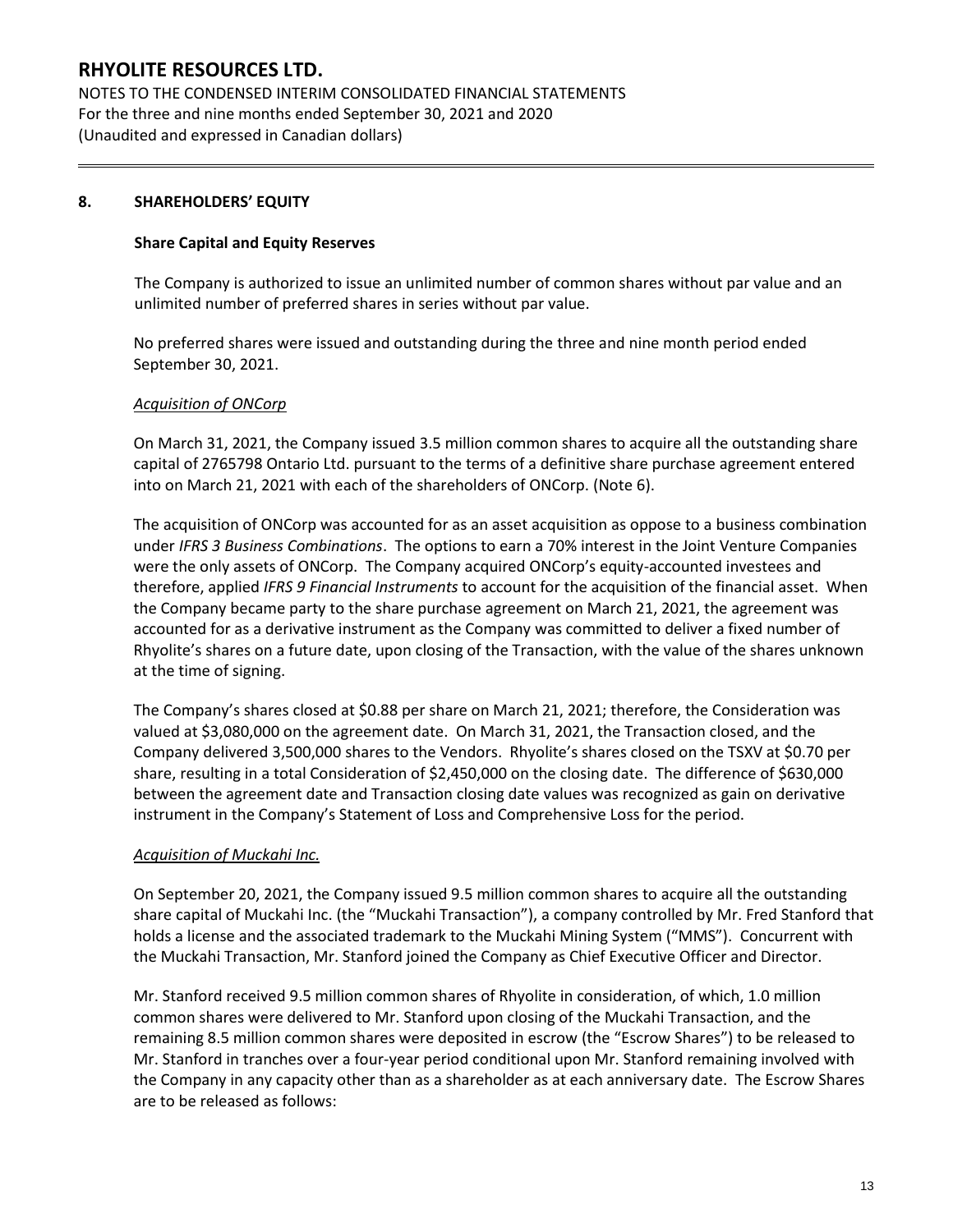NOTES TO THE CONDENSED INTERIM CONSOLIDATED FINANCIAL STATEMENTS For the three and nine months ended September 30, 2021 and 2020 (Unaudited and expressed in Canadian dollars)

- 1 million on September 20, 2022
- 2 million on September 20, 2023
- 2 million on September 20, 2024
- 3.5 million on September 20, 2025

The acquisition of Muckahi Inc. did not meet the definition of a business in accordance with *IFRS 3 Business Combinations*.

The Company expensed the \$1.1 million related to the 1.0 million unconditional shares issued to Mr. Stanford in accordance with IFRS 2 after concluding most of the value of the transaction related to Mr. Stanford's know-how of the MMS. Such know-how did not meet the definition of an asset in accordance with IFRS. The Company's shares closed at \$1.1 per share on the TSXV on the Muckahi Transaction closing date, which was determined to be the measurement date in accordance with IFRS 2 and was used to measure the expense.

For the remaining 8.5 million shares issued but deposited in escrow, since the release of these shares is conditional upon Mr. Stanford fulfilling certain service conditions to the Company, the shares in escrow are considered to be a separate equity-settled employee share-based payment transaction in accordance with IFRS 2 for future services of Mr. Stanford. The Escrow Shares were valued at its grant date fair value of \$9,350,000 using the TSXV closing price on September 20, 2021. The grant date fair value will be recognized in the statement of loss and comprehensive loss as share-based compensation and in the statement of financial position as other equity reserve over the escrow period, the period during which all the release conditions are to be satisfied. When the shares are released from escrow, the amount recorded in other equity reserve will be reclassified to share capital. For the three and nine months ended September 30, 2021, the Company recognized \$106,735 as share-based compensation from the Escrow Shares.

### **Stock options**

The Company adopted an incentive stock option plan (the "Option Plan") which provides that the Board of Directors of the Company may from time to time, in its discretion, and in accordance with the Exchange requirements, grant to directors, officers, employees and consultants of the Company, non-transferable options to purchase common shares, provided that the number of common shares reserved for issuance will not exceed 10% of the issued and outstanding common shares. Such options will be exercisable for a period of up to 5 years from the date of grant. Vesting terms are determined by the Board of Directors at the time of grant.

As at September 30, 2021, there are no stock options outstanding. A summary of changes in the number of Options issued by the Company for the period ended September 30, 2021 is as follows: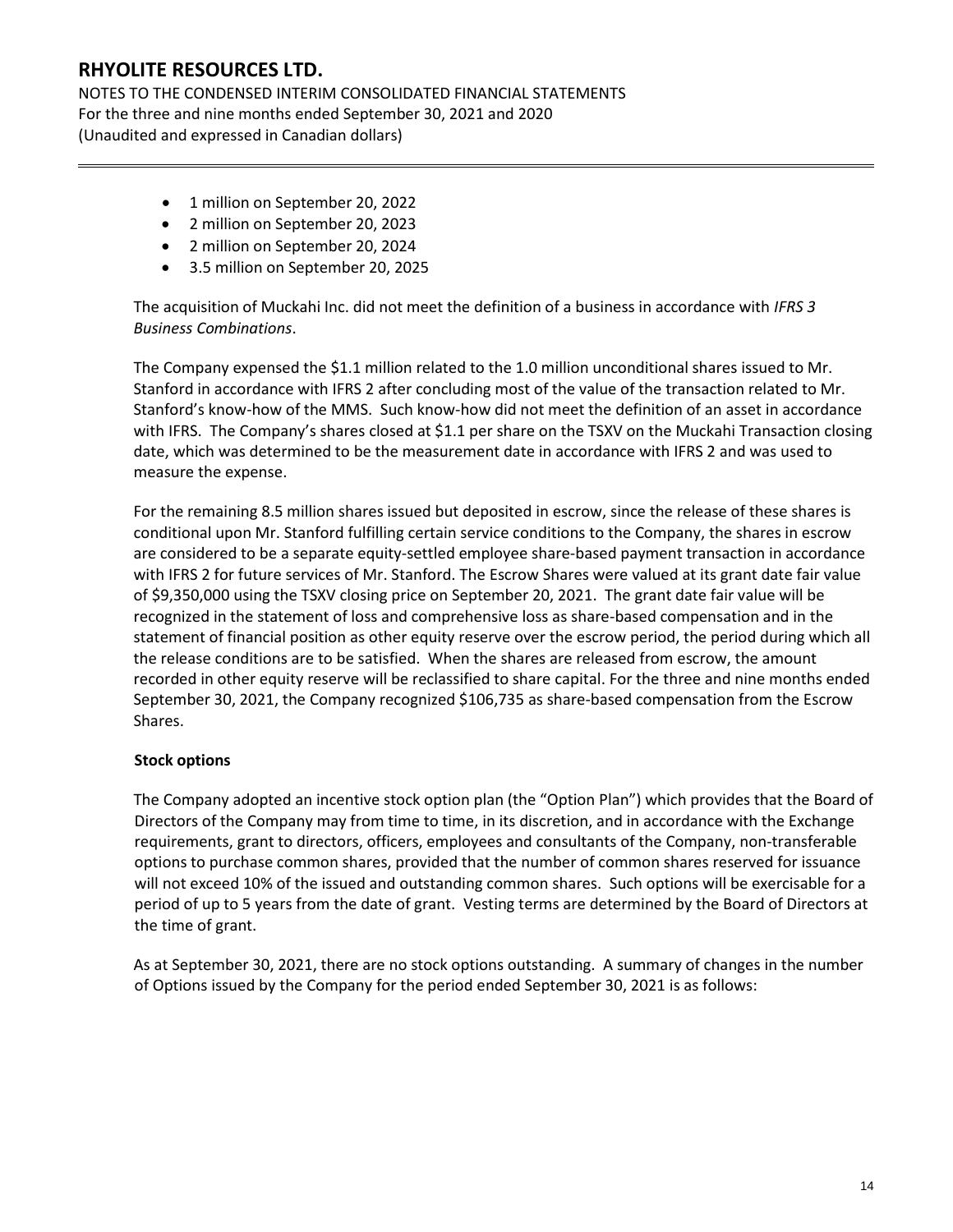NOTES TO THE CONDENSED INTERIM CONSOLIDATED FINANCIAL STATEMENTS For the three and nine months ended September 30, 2021 and 2020 (Unaudited and expressed in Canadian dollars)

|                              |                |                         | Weighted     |
|------------------------------|----------------|-------------------------|--------------|
|                              | Number of      | <b>Average Exercise</b> |              |
|                              | <b>Options</b> |                         | <b>Price</b> |
| Balance - December 31, 2020  | 350,000        |                         | 0.15         |
| Exercised                    | (350,000)      |                         | 0.15         |
| Balance - September 30, 2021 | $\blacksquare$ |                         |              |

#### **9. RELATED PARTY TRANSACTIONS**

The Company had a corporate service agreement with Earlston Management Corp. ("Earlston"), a company that provided key management services to the Company and shared key management personnel with the Company. The Company paid Earlston a fee of \$7,500 per month (from November 2020 to January 2021) and \$12,500 per month (from February 2021 to October 2021) and out-of-pocket costs for standard management and office services. The Company incurred \$37,500 and \$107,500 in office administration and facilities expenditures provided by Earlston for the three and nine months ended September 30, 2021 respectively (2020 – \$12,000 and \$36,000 respectively). The service agreement was terminated in October 2021.

Accounts payable as at September 30, 2021 includes \$26,357 (December 31, 2020 - \$8,018) in amounts owing to Earlston.

#### *Key Management Compensation*

Key management personnel are persons responsible for planning, directing, and controlling the activities of an entity, and include certain directors and officers. For the three and nine months ended September 30, 2021 and 2020, key management compensation comprises:

|                          | Three months ended<br>September 30, |              |  | Nine months ended<br>September 30, |    |              |  |      |
|--------------------------|-------------------------------------|--------------|--|------------------------------------|----|--------------|--|------|
|                          |                                     | 2021         |  | 2020                               |    | 2021         |  | 2020 |
| Salaries and benefits    |                                     | $120,685$ \$ |  |                                    | S. | $220,685$ \$ |  |      |
| Muckahi acquisition cost |                                     | 1,206,735    |  |                                    |    | 1,206,735    |  |      |
| <b>Total</b>             |                                     | \$1,327,420  |  |                                    |    | \$1,427,420  |  |      |

Mr. Stanford was appointed as Chief Executive Officer concurrent with the acquisition of Muckahi Inc. As part of the Muckahi Transaction Mr. Stanford received 9.5 million common shares of Rhyolite in consideration, of which 1.0 million common shares were delivered to Mr. Stanford upon closing of the Muckahi Transaction, and the remaining 8.5 million common shares were deposited in escrow to be released to Mr. Stanford in tranches over a four-year period conditional upon Mr. Stanford remaining involved with the Company in any capacity other than as a shareholder as at each anniversary date. Refer to Note 8 for details related to the acquisition of Muckahi Inc. For the three and nine months ended September 30, 2021, the Company recognized \$1.2 million as share-based compensation related to the shares issued to Mr. Stanford in the Muckahi Transaction.